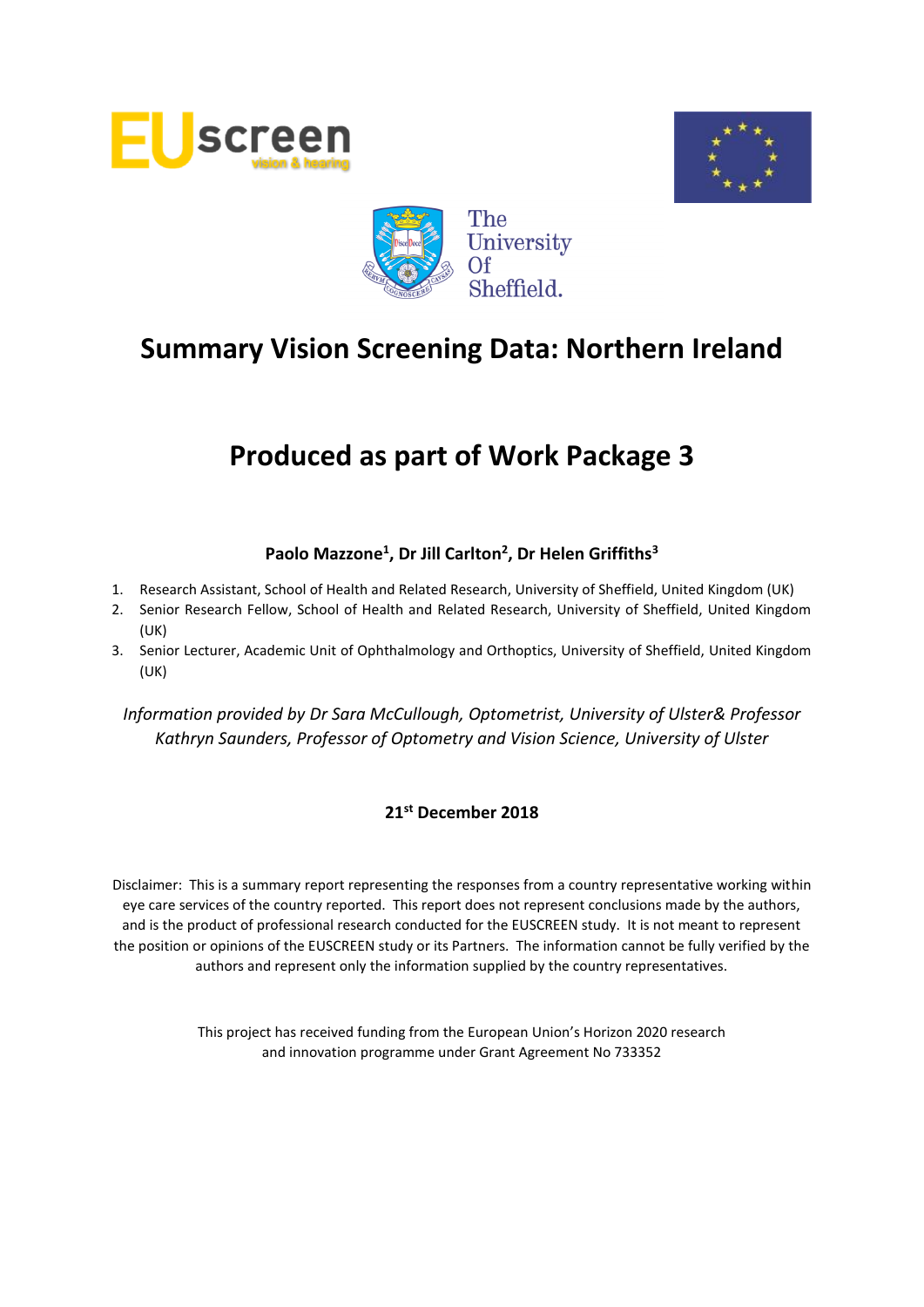

# **Contents**

| <b>Glossary of Terms: Vision Screening</b><br>1  |                                          |                                                                                                                                         |  |
|--------------------------------------------------|------------------------------------------|-----------------------------------------------------------------------------------------------------------------------------------------|--|
| Abbreviations<br>2                               |                                          |                                                                                                                                         |  |
| 3<br>Population and Healthcare Overview          |                                          |                                                                                                                                         |  |
| Vision Screening Commissioning and Guidance<br>4 |                                          |                                                                                                                                         |  |
|                                                  |                                          | 4                                                                                                                                       |  |
| 5.1                                              | Vision screening - Preterm babies        | 4                                                                                                                                       |  |
| 5.2                                              | Vision screening - Birth to 3 months     | $\overline{4}$                                                                                                                          |  |
| 5.3                                              | Vision screening - 3 months to 36 months | 4                                                                                                                                       |  |
| 5.4                                              | Vision screening - 36 months to 7 years  | 4                                                                                                                                       |  |
|                                                  |                                          | 8                                                                                                                                       |  |
| 9<br>7<br>Provision for Visually Impaired        |                                          |                                                                                                                                         |  |
|                                                  |                                          | 10                                                                                                                                      |  |
| 8.1                                              | Prevalence/Diagnosis                     | 10                                                                                                                                      |  |
| 8.2<br>Coverage                                  |                                          |                                                                                                                                         |  |
| Screening evaluation<br>8.3                      |                                          | 10                                                                                                                                      |  |
| 8.4                                              | <b>Treatment success</b>                 | 11                                                                                                                                      |  |
|                                                  |                                          | 12                                                                                                                                      |  |
| 9.1                                              | Cost of vision screening                 | 12                                                                                                                                      |  |
| 9.2                                              | Cost of treatment for amblyopia          | 12                                                                                                                                      |  |
| 9.3                                              | Cost of Treatment for strabismus         | 12                                                                                                                                      |  |
| 9.4                                              | Cost of treatment for cataract           | 12                                                                                                                                      |  |
| References<br>13<br>10                           |                                          |                                                                                                                                         |  |
|                                                  |                                          | Screening programme<br><b>Automated Screening</b><br>Knowledge of existing screening programme<br>Costs of vision screening in children |  |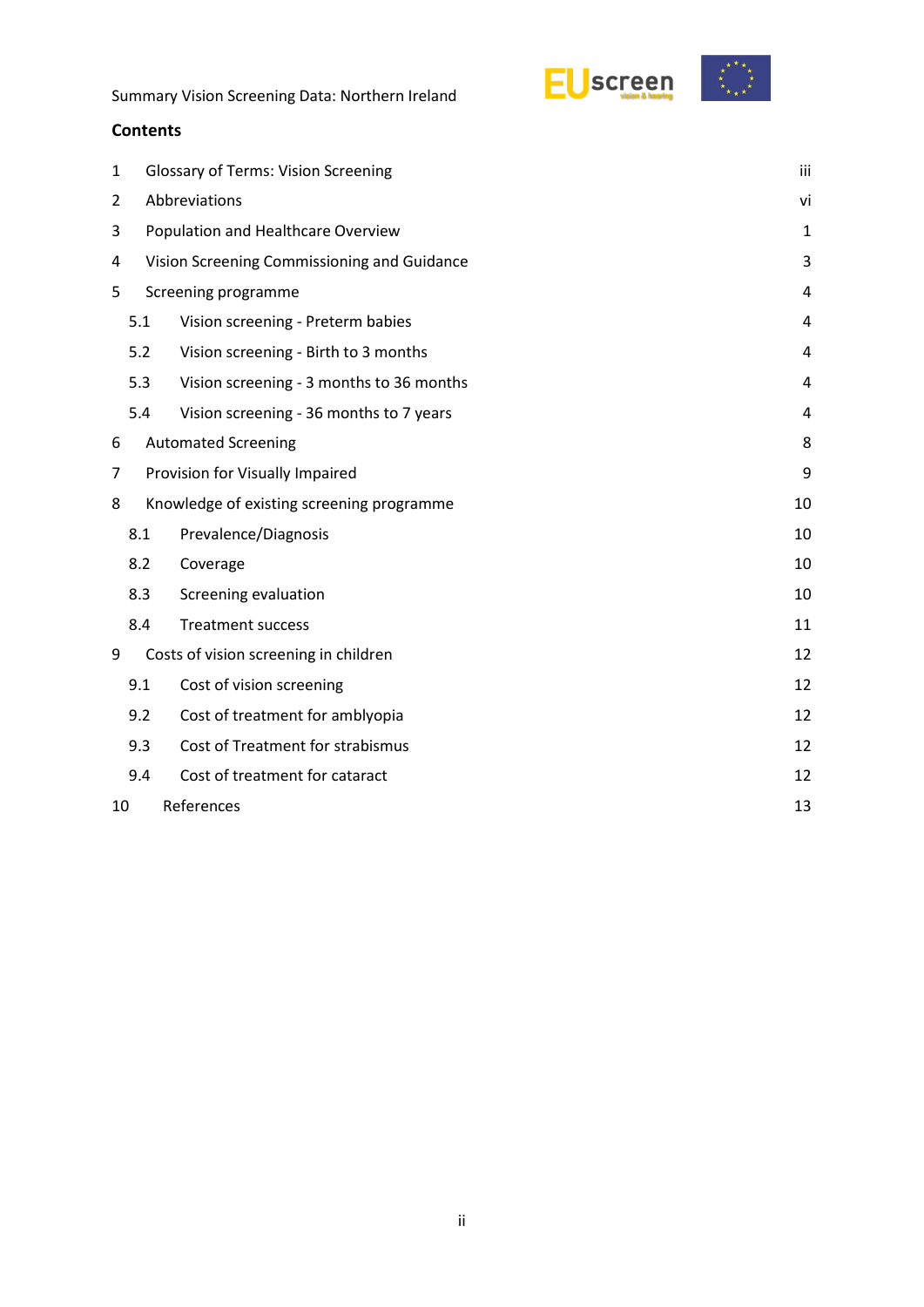



# <span id="page-2-0"></span>**1 Glossary of Terms: Vision Screening**

| <b>Abnormal test result</b> | A test result where a normal "pass" response could not be                                                                                                                                                  |  |  |
|-----------------------------|------------------------------------------------------------------------------------------------------------------------------------------------------------------------------------------------------------|--|--|
|                             | detected under good conditions. The result on screening                                                                                                                                                    |  |  |
|                             | equipment may indicate "no response," "fail," or "refer."                                                                                                                                                  |  |  |
| <b>Attendance rate</b>      | The proportion of all those invited for screening that are tested<br>and receive a result:                                                                                                                 |  |  |
|                             | Invited for screening includes all those that are offered<br>the screening test.<br>Tested and receive a result could be a "pass" or<br>"referral to diagnostic assessment".                               |  |  |
|                             | Attendance rate provides information on the willingness of<br>families to participate in screening.                                                                                                        |  |  |
| <b>Compliance with</b>      | The percentage of those who are referred from screening to a                                                                                                                                               |  |  |
| referral (percentage)       | diagnostic assessment that actually attend the diagnostic<br>assessment.                                                                                                                                   |  |  |
|                             | Percentage of compliance provides information on the<br>willingness of families to attend the diagnostic assessment after<br>referral from screening.                                                      |  |  |
| Coverage                    | The proportion of those eligible for screening that are tested and                                                                                                                                         |  |  |
|                             | receive a result:                                                                                                                                                                                          |  |  |
|                             | Eligible for screening includes those within the                                                                                                                                                           |  |  |
|                             | population that are covered under the screening or<br>health care programme.<br>Tested and receive a result could be a "pass" or "refer<br>to diagnostic assessment".                                      |  |  |
|                             | Factors such as being offered screening, willingness to<br>participate, missed screening, ability to complete the screen, and<br>ability to document the screening results will influence the<br>coverage. |  |  |
| <b>False negatives</b>      | The percentage of children with a visual deficit (defined by the<br>target condition) that receive a result of "pass" during screening.                                                                    |  |  |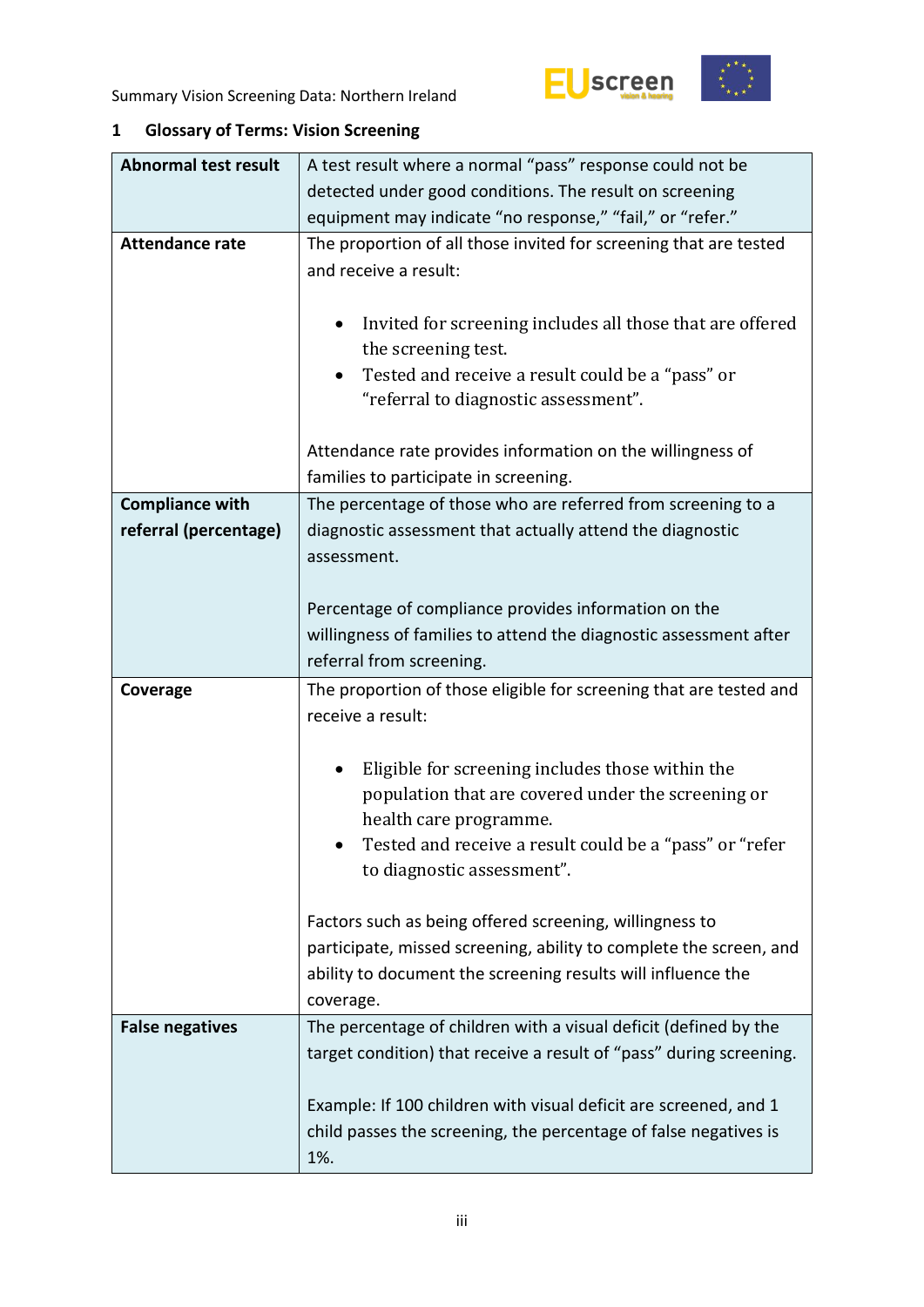



| <b>False positives</b>       | The percentage of children with normal vision that are referred                                                             |  |  |
|------------------------------|-----------------------------------------------------------------------------------------------------------------------------|--|--|
|                              | from screening to a diagnostic assessment.                                                                                  |  |  |
| <b>Guidelines</b>            | Recommendations or instructions provided by an authoritative                                                                |  |  |
|                              | body on the practice of screening in the country or region.                                                                 |  |  |
| <b>Vision screening</b>      | A person qualified to perform vision screening, according to the                                                            |  |  |
| professional                 | practice in the country or region.                                                                                          |  |  |
| <b>Inconclusive test</b>     | A test result where a normal "pass" response could not be                                                                   |  |  |
| result                       | detected due to poor test conditions or poor cooperation of the                                                             |  |  |
|                              | child.                                                                                                                      |  |  |
| <b>Invited for screening</b> | Infants/children and their families who are offered screening.                                                              |  |  |
| <b>Outcome of vision</b>     | An indication of the effectiveness or performance of screening,                                                             |  |  |
| screening                    | such as a measurement of coverage rate, referral rate, number of                                                            |  |  |
|                              | children detected, etc.                                                                                                     |  |  |
| Untreated amblyopia          | Those children who have not received treatment for amblyopia                                                                |  |  |
|                              | due to missed screening or missed follow-up appointment.                                                                    |  |  |
| Persistent amblyopia         | Amblyopia that is missed by screening, or present after the child                                                           |  |  |
|                              | has received treatment.                                                                                                     |  |  |
| <b>Positive predictive</b>   | The percentage of children referred from screening who have a                                                               |  |  |
| value                        | confirmed vision loss.                                                                                                      |  |  |
|                              |                                                                                                                             |  |  |
|                              | For example, if 100 babies are referred from screening for                                                                  |  |  |
|                              | diagnostic assessment and 10 have normal vision and 90 have a                                                               |  |  |
|                              | confirmed visual defect, the positive predictive value would be                                                             |  |  |
|                              | 90%.                                                                                                                        |  |  |
| <b>Prevalence</b>            | The percentage or number of individuals with a specific disease                                                             |  |  |
|                              | or condition. Prevalence can either be expressed as a percentage                                                            |  |  |
|                              | or as a number out of 1000 individuals within the same                                                                      |  |  |
|                              | demographic.                                                                                                                |  |  |
| Programme                    | An organised system for screening, which could be based<br>nationally, regionally or locally.                               |  |  |
| Protocol                     |                                                                                                                             |  |  |
|                              | Documented procedure or sequence for screening, which could<br>include which tests are performed, when tests are performed, |  |  |
|                              | procedures for passing and referring, and so forth.                                                                         |  |  |
| <b>Quality assurance</b>     | A method for checking and ensuring that screening is functioning                                                            |  |  |
|                              | adequately and meeting set goals and benchmarks.                                                                            |  |  |
| Referral criteria            | A pre-determined cut-off boundary for when a child should be                                                                |  |  |
|                              | re-tested or seen for a diagnostic assessment.                                                                              |  |  |
| <b>Risk babies / Babies</b>  | All infants that are considered to be at-risk or have risk-factors                                                          |  |  |
| at-risk                      | for vision defects/ophthalmic pathology according to the                                                                    |  |  |
|                              | screening programme.                                                                                                        |  |  |
|                              |                                                                                                                             |  |  |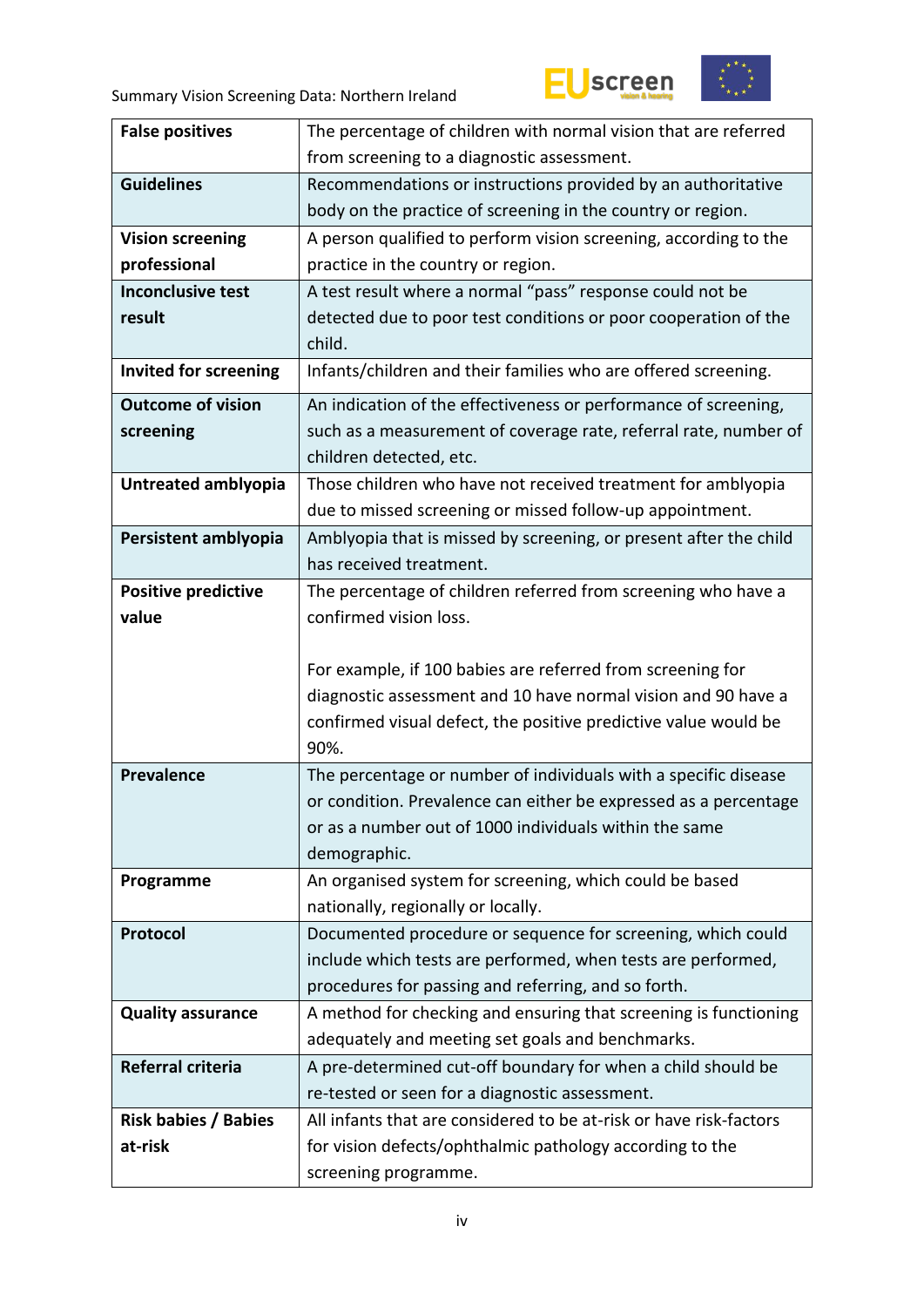



|                         | Two common risk factors are admission to the neonatal-intensive    |
|-------------------------|--------------------------------------------------------------------|
|                         | care unit (NICU) or born prematurely. However, other risk factors  |
|                         | for visual defects may also be indicated in the screening          |
|                         | programme.                                                         |
| Sensitivity             | The percentage of children with visual defects that are identified |
|                         | via the screening programme.                                       |
|                         |                                                                    |
|                         | For example, if 100 babies with visual defects are tested, and 98  |
|                         | of these babies are referred for diagnostic assessment and 2 pass  |
|                         | the screening, the sensitivity is 98%.                             |
| <b>Specificity</b>      | The percentage of children with normal vision that pass the        |
|                         | screening.                                                         |
|                         |                                                                    |
|                         | For example, if 100 babies with normal vision are tested, and 10   |
|                         | of these babies are referred for diagnostic assessment and 90      |
|                         | pass the screening, the specificity is 90%.                        |
| <b>Target condition</b> | The visual defect you are aiming to detect via the screening       |
|                         | programme.                                                         |
| Well, healthy babies    | Infants who are not admitted into the NICU or born prematurely     |
|                         | (born after a gestation period of less than 37 weeks).             |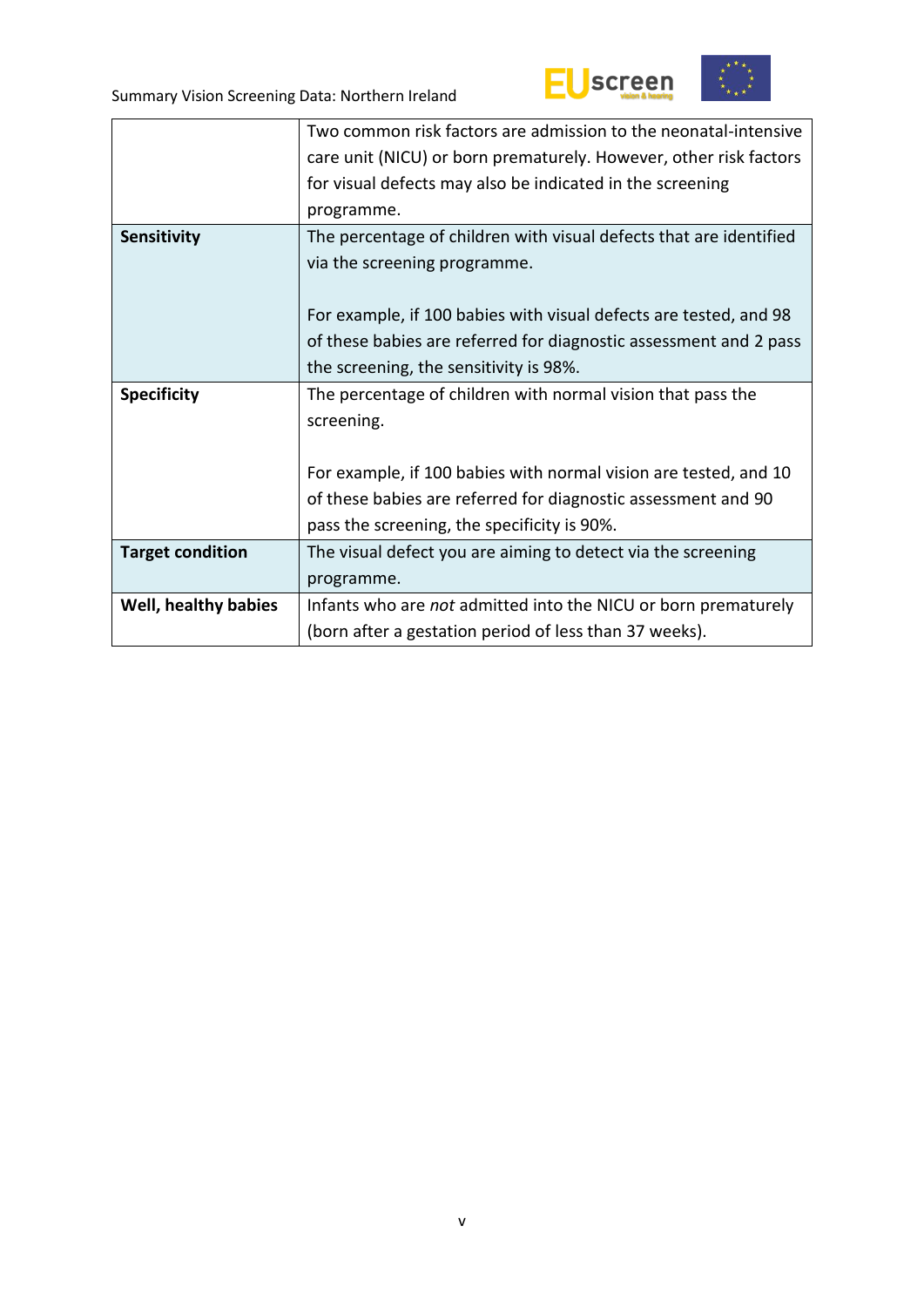

#### <span id="page-5-0"></span>**2 Abbreviations**

- **CHS** Child Health Surveillance
- **GDP** Gross Domestic Product
- **GP** General practitioner
- **NICU** Neonatal-intensive care unit
- **NSC** National Screening Committee
- **PPP** Purchasing Power Parity
- **ROP** Retinopathy of prematurity
- **UK** United Kingdom
- **WHO** Word Health Organisation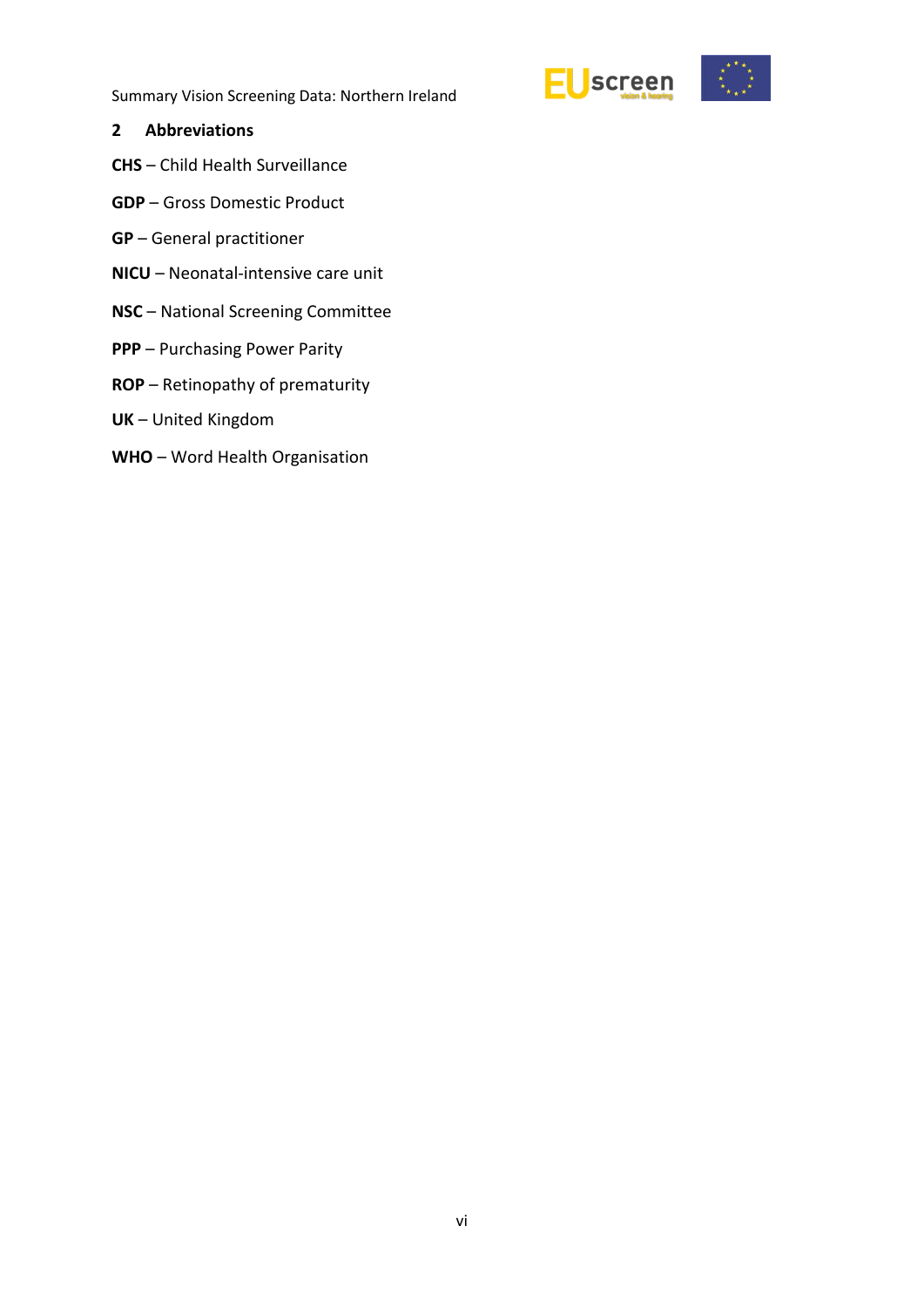



## <span id="page-6-0"></span>**3 Population and Healthcare Overview**

The population of the United Kingdom, including England, Wales, Scotland and Northern Ireland, is estimated at 66,022,273 (World Bank, 2018a) and the birth rate is estimated at 11.8 births/1,000 population in 2016 (World Bank, 2018b). Northern Ireland account for a population of 1,870,800 (McMullan, 2018). The UK has a reported population density of 272.90 people per square kilometre (World Bank, 2017).

Between 2013 and 2015, the average life expectancy in Northern Ireland was estimated at 78 years for men, and 82 years for women (Health-ni.gov.uk, 2018). The UK (there is no specific data for Northern Ireland) has a gross national income per capita (PPP int. \$, 2013) of \$35,000 and an estimated total expenditure on health per capita (Intl \$, 2014) is \$3,377 with a total current expenditure on health as percentage of GDP (2014) of 9.1% (WHO, 2016).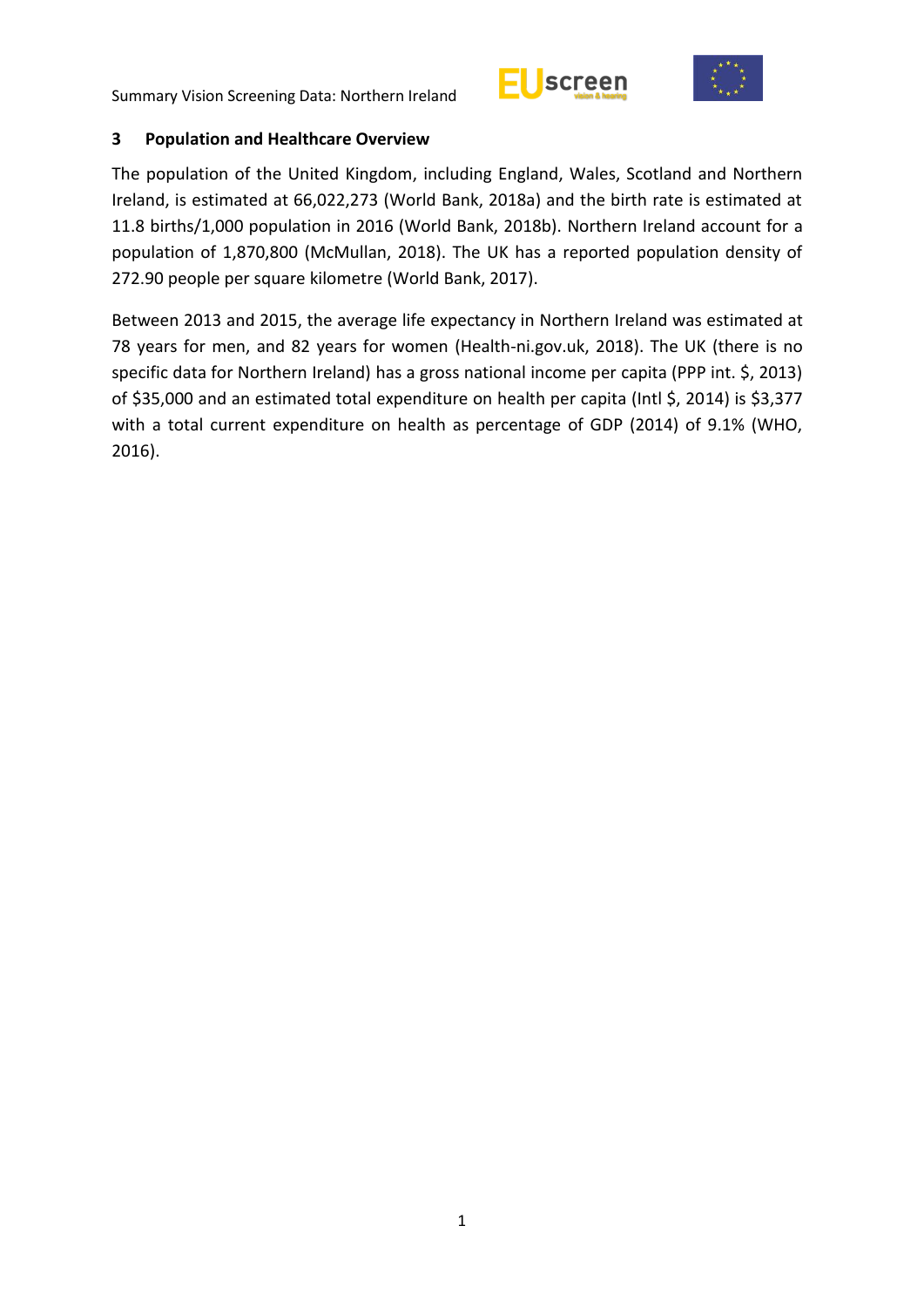



*Figure 1: Change in the Total Population and Birth Rate in the United Kingdom between 1960 and 2017*

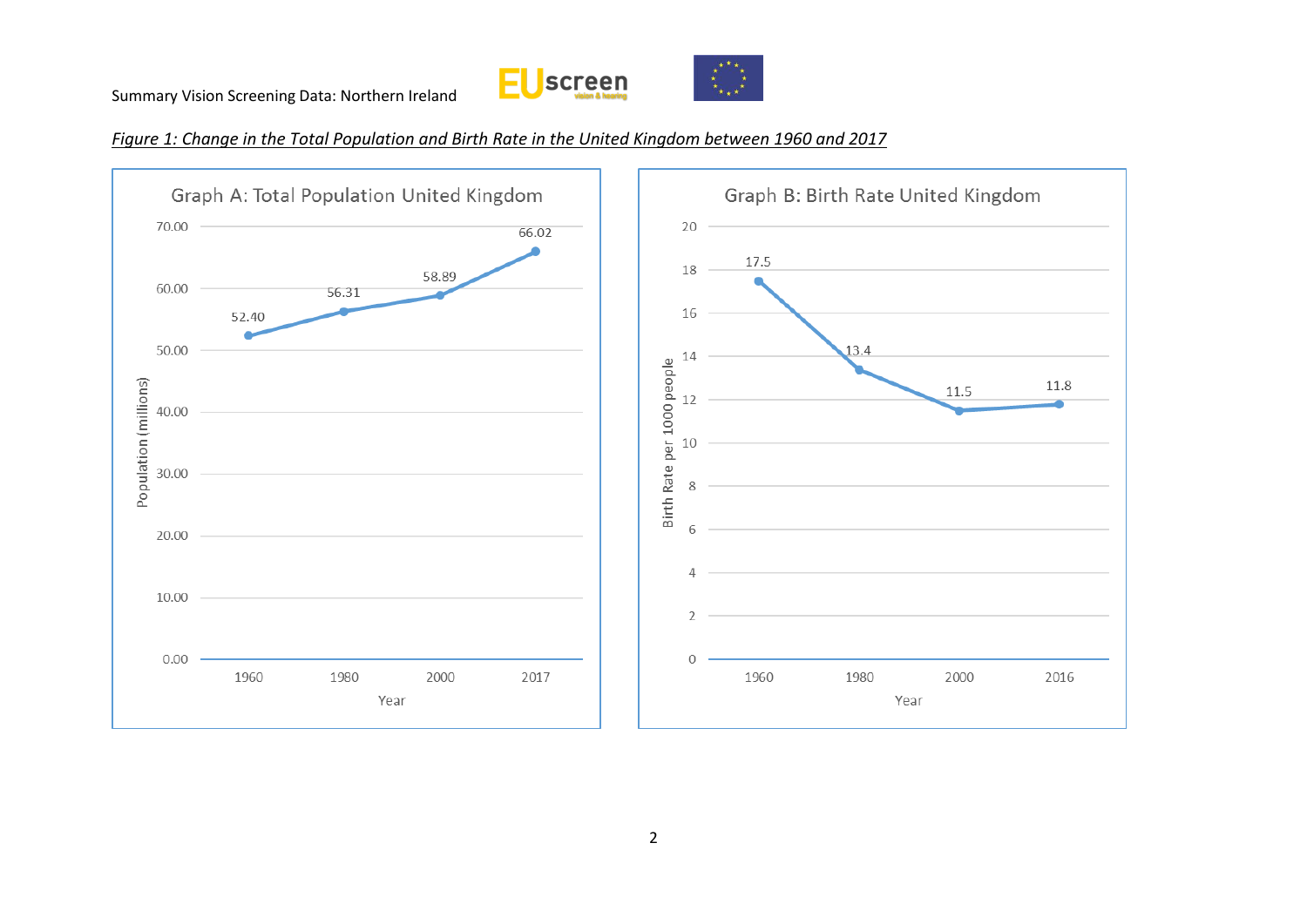



#### <span id="page-8-0"></span>**4 Vision Screening Commissioning and Guidance**

Northern Ireland provides nationally organised vision screening that does not differ across the country. Vision screening is funded by the state and it is embedded into a general preventative child healthcare screening system. The content of the vision screening programme is decided upon by orthoptists and the UK National Screening Committee (UK NSC). It is not known exactly when the vision screening programme began, but it has been running for some decades. The programme has been changed since its implementation; specifically, it has been reduced so that vision screening no longer occurs at entry to secondary education at age 10 to 11 years, nor are vision screening at the two-year-old health check, this is now limited to questions about concern from parent over vision and family history conducted by health visiting nurse.

The vision screening programme has been reviewed twice, once in 2005 and again in 2013. Revisions are funded by the state and decided upon by the UK NSC with guidance from external review and stakeholder. There are methods for quality monitoring imposed by the government through service audits; this is not published or widely available, but the outcomes of the vision screening are entered into the Child Health Surveillance (CHS) system in Northern Ireland.

There is no published research concerning the vision screening programme in Northern Ireland. There has been no cost-effectiveness or effectiveness of the vision screening programmes in Northern Ireland.

Vision screening is conducted by paediatricians, specialist nurses, orthoptists and healthcare support workers. There are approximately 700 vision screening professionals per million population. Nurses are general professionals that do not screen, but could do so with additional training. All training for nursing, optometry, orthoptics and medicine is accredited and/or certified by relevant professional bodies. Vision screening in Northern Ireland uses school nurses (registered nurses) and not lay screeners. Nurses are given a short one-day training on vision screening led by orthoptists. No additional training is required for optometrists or orthoptists involved in current Northern Ireland school vision screening protocols.

Optometrists are the most likely professionals to prescribe glasses for children under 7 years of age, either in hospitals or community practices. Ophthalmologists can prescribe glasses and some paediatric ophthalmologists will do their own refraction, however, most would pass on to the hospital optometrist instead. Other treatment options include patching, penalisation with glasses, atropine, cataract surgery and strabismus surgery, where appropriate. All eligible children are offered treatment.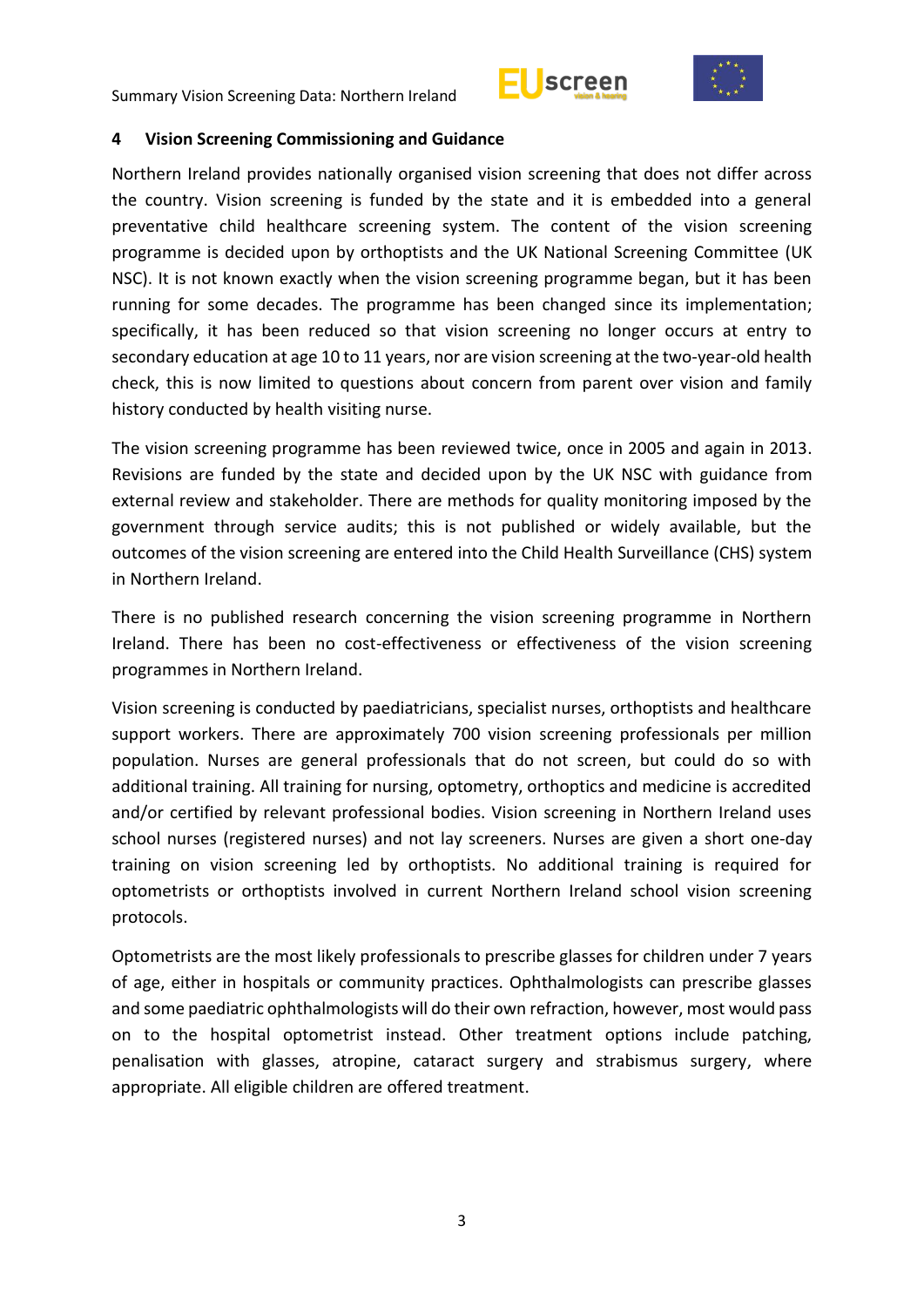



## <span id="page-9-0"></span>**5 Screening programme**

The target conditions of vision screening are retinopathy of prematurity (ROP), congenital eye disorders and reduced visual acuity. The health care professionals delivering vision screening, venue for screening and tests used vary depending on the age of the child as shown in Tables 1, 2 and 3 respectively. Specific details of the screening offered within each age group are described more fully in sections 5.1 to 5.4 below.

# <span id="page-9-1"></span>*5.1 Vision screening - Preterm babies*

Preterm babies up to the age of 3 months are screened by an ophthalmologist in a hospital. The tests conducted at this age include eye inspection, fixation, red reflex testing and retinal examination to screen for ROP.

# <span id="page-9-2"></span>*5.2 Vision screening - Birth to 3 months*

Well, healthy babies up to the age of 3 months are screened by either a paediatrician, general practitioner (GP), or a specialist nurse at a hospital, the home of the child or GP clinic. The tests conducted at this age include eye inspection, fixation and red reflex testing. Paediatricians carries out a check for red reflex before babies leave the hospital. At 6 to 8 weeks, babies attend a visit with the GP to check for red reflex. The specialist nurse visits every month and performs gross inspection for strabismus and asks parents if they have any concerns about their babies' vision. It is not known how many inconclusive or abnormal tests necessitate referral for further diagnostic examination.

# <span id="page-9-3"></span>*5.3 Vision screening - 3 months to 36 months*

Infants aged 3 to 36 months are screened by a specialist nurse at 2 years of age in the home of the child. Eye inspection is performed and a questionnaire to ask parents about concerns regarding their child's vision and family history. The specialist nurse checks if the child opposes occlusion of either eye at this age. One abnormal or one inconclusive test necessitate referral for further diagnostic examination.

# <span id="page-9-4"></span>*5.4 Vision screening - 36 months to 7 years*

Children aged 36 months up to 7 years are screened by a specialist nurse in schools. The test conducted at this age is a visual acuity measurement. One screening visit is conducted at age 4 to 5 years by the school nurse. The optotype chart used is the crowded Keeler logMAR test with 4 letters per line, ranging from -0.3 to 0.8 logMAR acuity scores). Monocular acuity is measured using this chart, with naming or matching. Visual acuity is not tested at any other age. The child fails vision screening if monocular acuity is worse than 0.2 logMAR (0.63 decimal, 6/9.5 Snellen) in either eye. One abnormal or one inconclusive test necessitates referral for further diagnostic examination.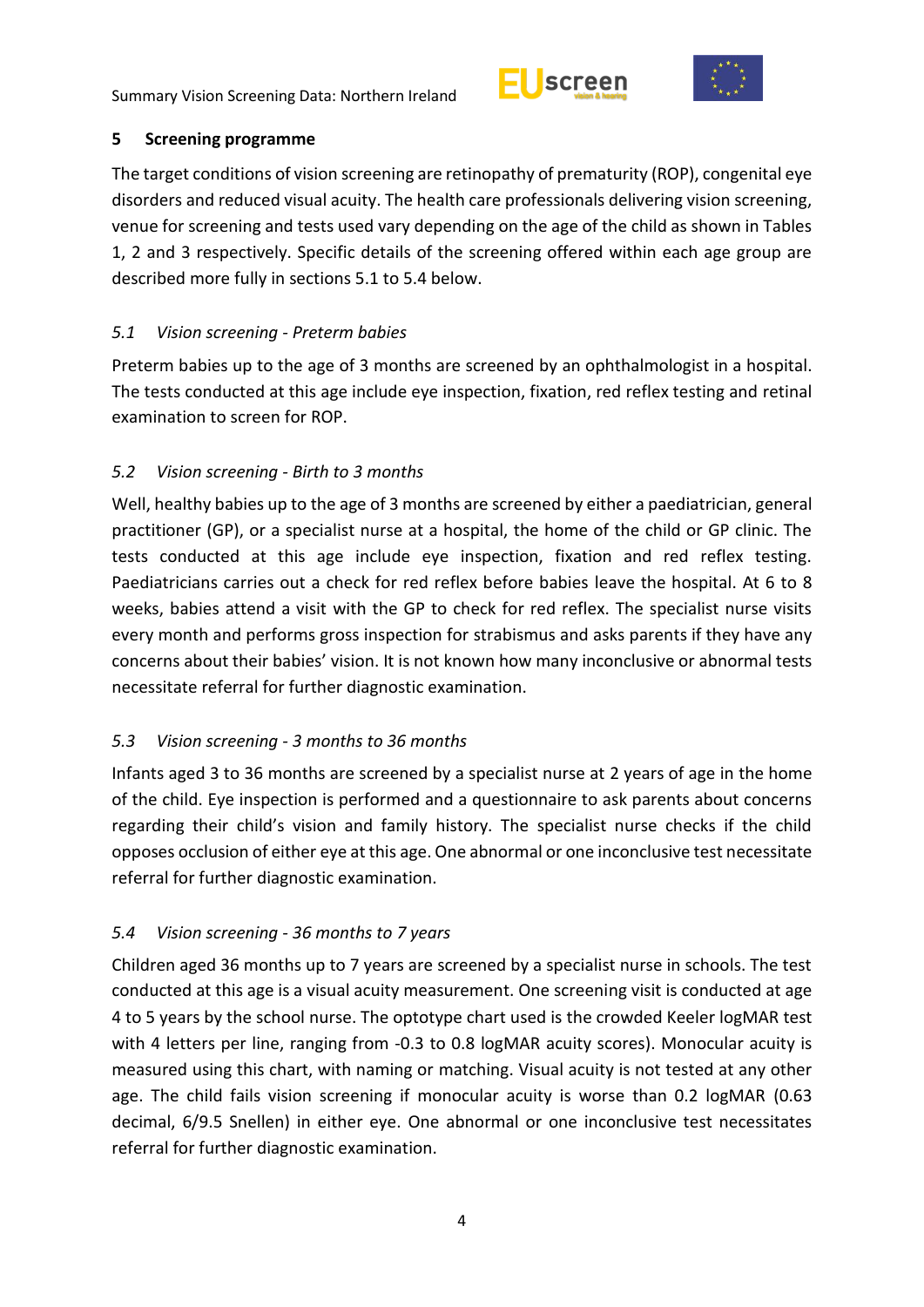



**Table 1:** Healthcare professionals who conduct vision screening in each age group

| Table 1        | Paediatrician  | Ophthalmologist | GP             | <b>Specialist nurse</b> |
|----------------|----------------|-----------------|----------------|-------------------------|
| Preterm babies | $\pmb{\times}$ | $\checkmark$    | $\pmb{\times}$ | $\pmb{\times}$          |
| 0 to 3 months  | $\checkmark$   | $\checkmark$    | ✓              | ✓                       |
| 3 to 36 months | $\pmb{\times}$ | $\pmb{\times}$  | $\pmb{\times}$ | ✓                       |
| 3 to 7 years   | $\pmb{\times}$ | $\pmb{\times}$  | $\pmb{\times}$ | ✓                       |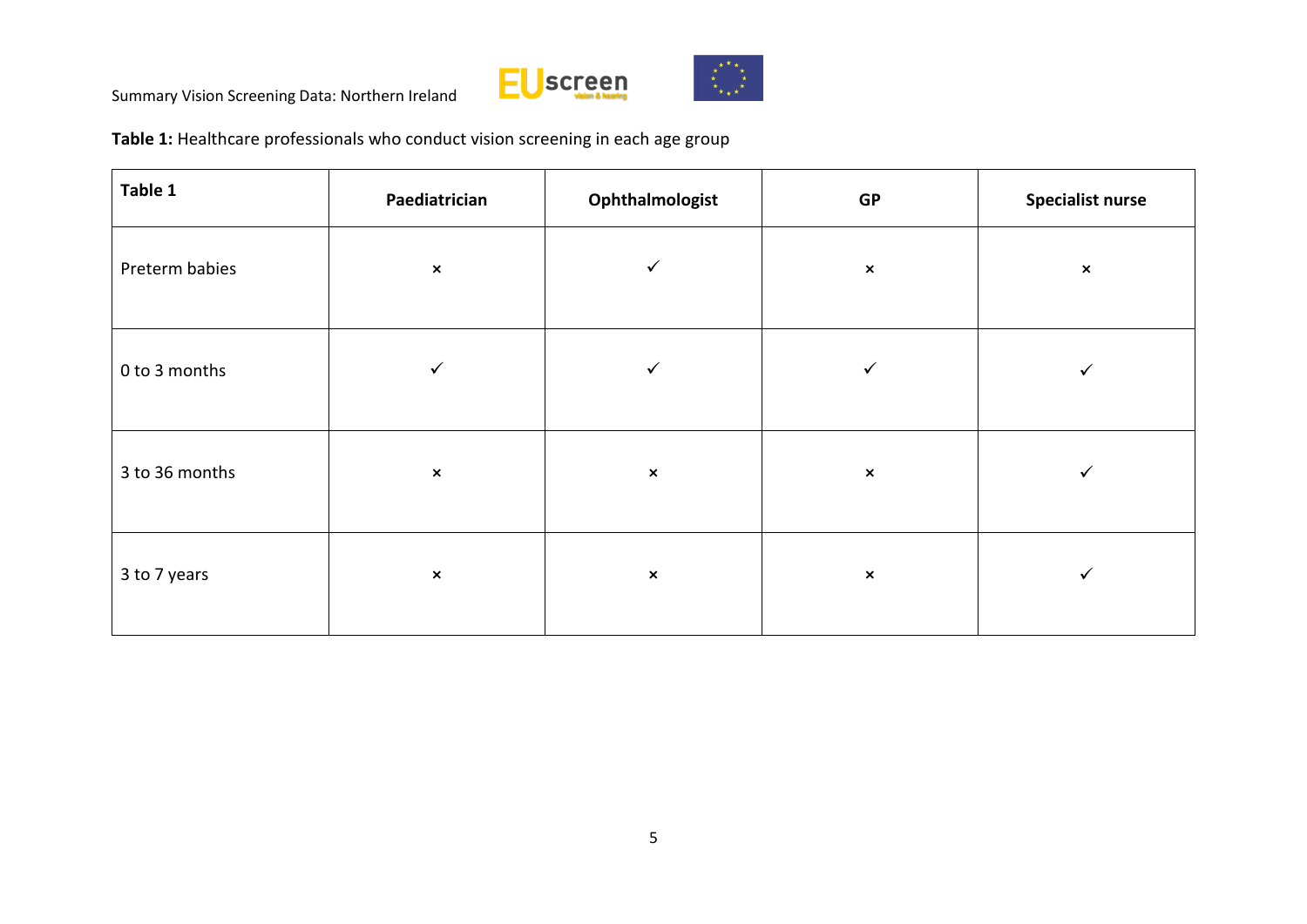



**Table 2:** Vision screening tests used in vision screening for each age group

| Table 2        | <b>Eye inspection</b> | Red reflex testing        | <b>Fixation</b>           | <b>ROP</b>     | <b>Visual acuity</b>      |
|----------------|-----------------------|---------------------------|---------------------------|----------------|---------------------------|
| Preterm babies | ✓                     | $\checkmark$              | $\checkmark$              | $\checkmark$   | $\pmb{\times}$            |
| 0 to 3 months  | ✓                     | $\checkmark$              | $\checkmark$              | $\pmb{\times}$ | $\boldsymbol{\mathsf{x}}$ |
| 3 to 36 months |                       | $\boldsymbol{\mathsf{x}}$ | $\boldsymbol{\mathsf{x}}$ | $\pmb{\times}$ | $\boldsymbol{\mathsf{x}}$ |
| 3 to 7 years   | $\pmb{\times}$        | $\pmb{\times}$            | $\boldsymbol{\mathsf{x}}$ | $\pmb{\times}$ | ✓                         |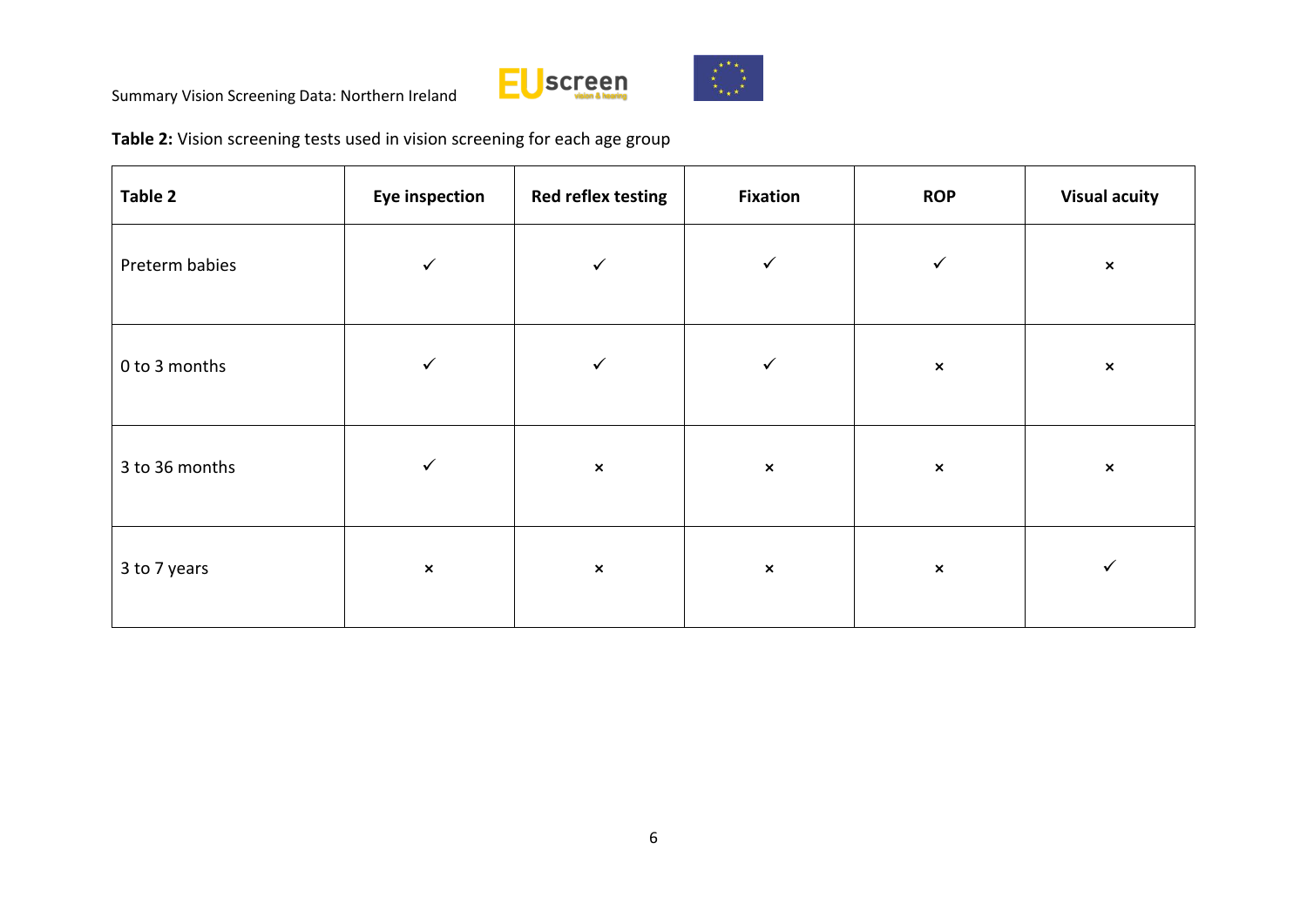



**Table 3:** Location of vision screening for each age group

| Table 3        | Hospital       | Home           | <b>GP clinic</b>          | <b>School</b>  |
|----------------|----------------|----------------|---------------------------|----------------|
| Preterm babies | ✓              | $\pmb{\times}$ | $\pmb{\times}$            | $\pmb{\times}$ |
| 0 to 3 months  | ✓              | ✓              | ✓                         | $\pmb{\times}$ |
| 3 to 36 months | $\pmb{\times}$ | ✓              | $\pmb{\times}$            | $\pmb{\times}$ |
| 3 to 7 years   | $\pmb{\times}$ | $\pmb{\times}$ | $\boldsymbol{\mathsf{x}}$ | ✓              |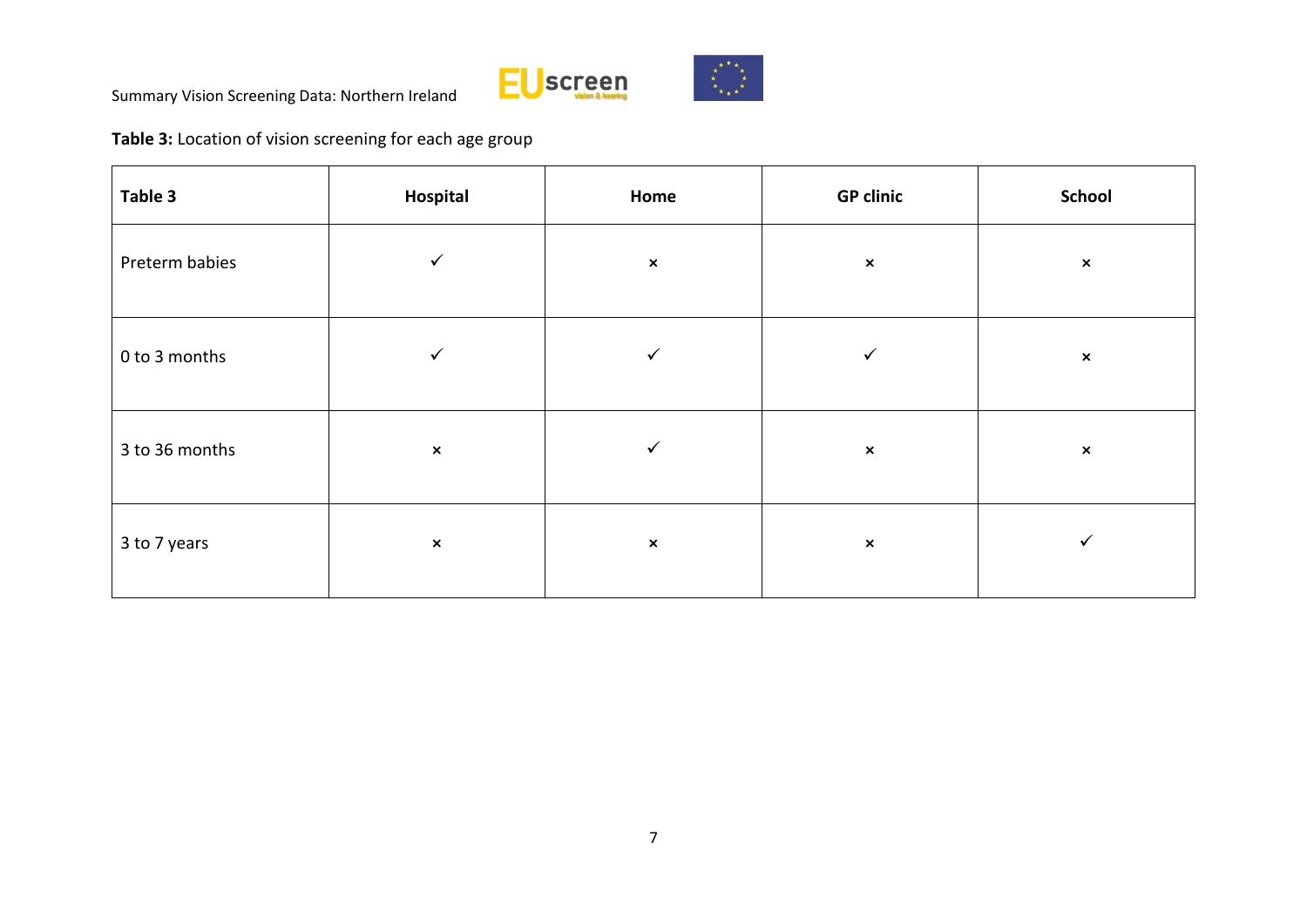



#### <span id="page-13-0"></span>**6 Automated Screening**

Automated vision screening is achieved using handheld, portable devices designed to detect presence of refractive error from 6 months of age. It provides objective results and is used to detect amblyopic risk factors. This differs from other methods used to screen children for amblyopia which focus on detection of the actual condition and the resulting visual loss. No automated screening is conducted in Northern Ireland.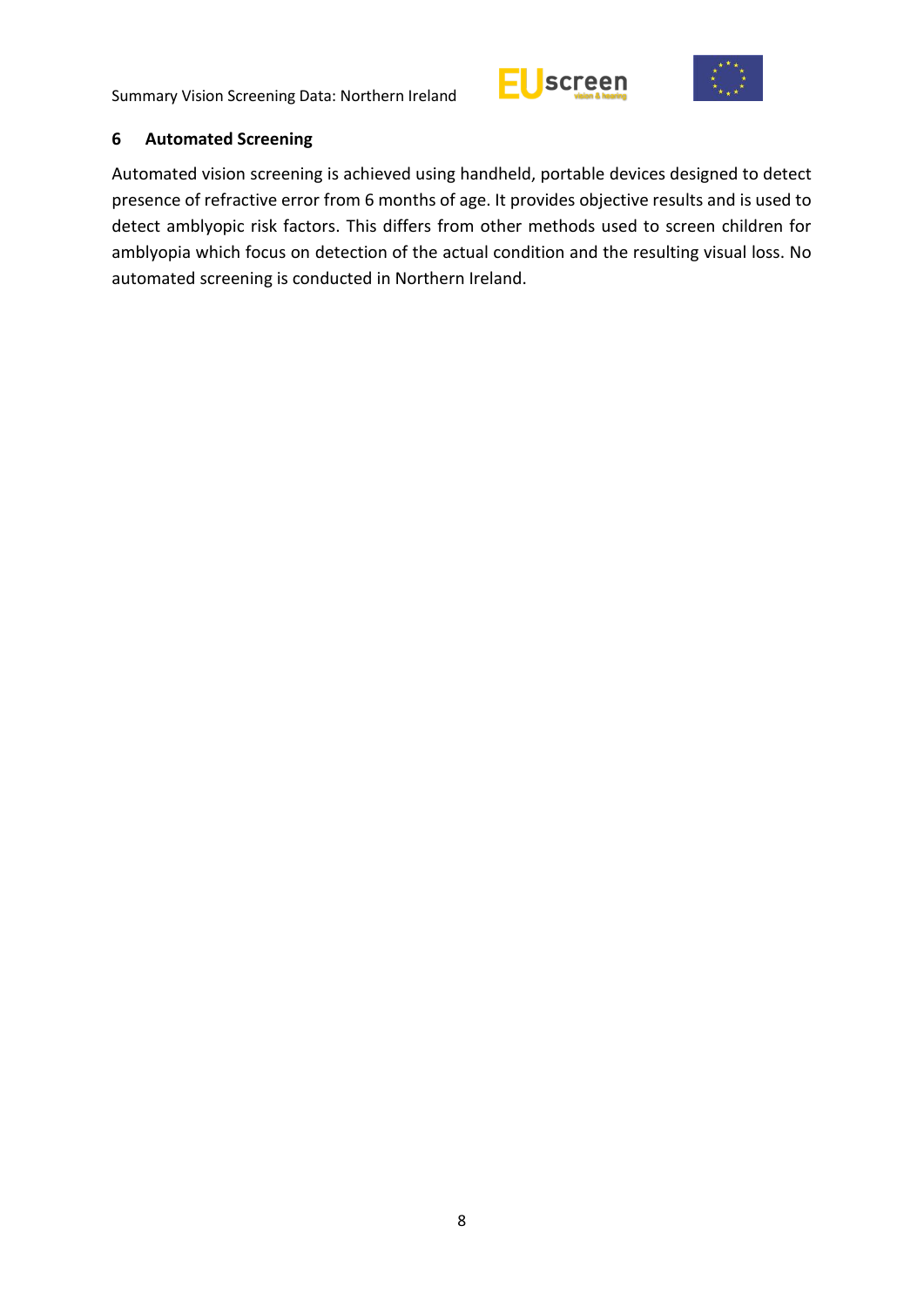



## <span id="page-14-0"></span>**7 Provision for Visually Impaired**

There is one school in Northern Ireland for blind or severely visually impaired children. The costs per child for these schools is not known. Children who are visually impaired but attend regular mainstream primary school are supported through qualified teachers for visually impaired children and children may be awarded a classroom assistant if necessary.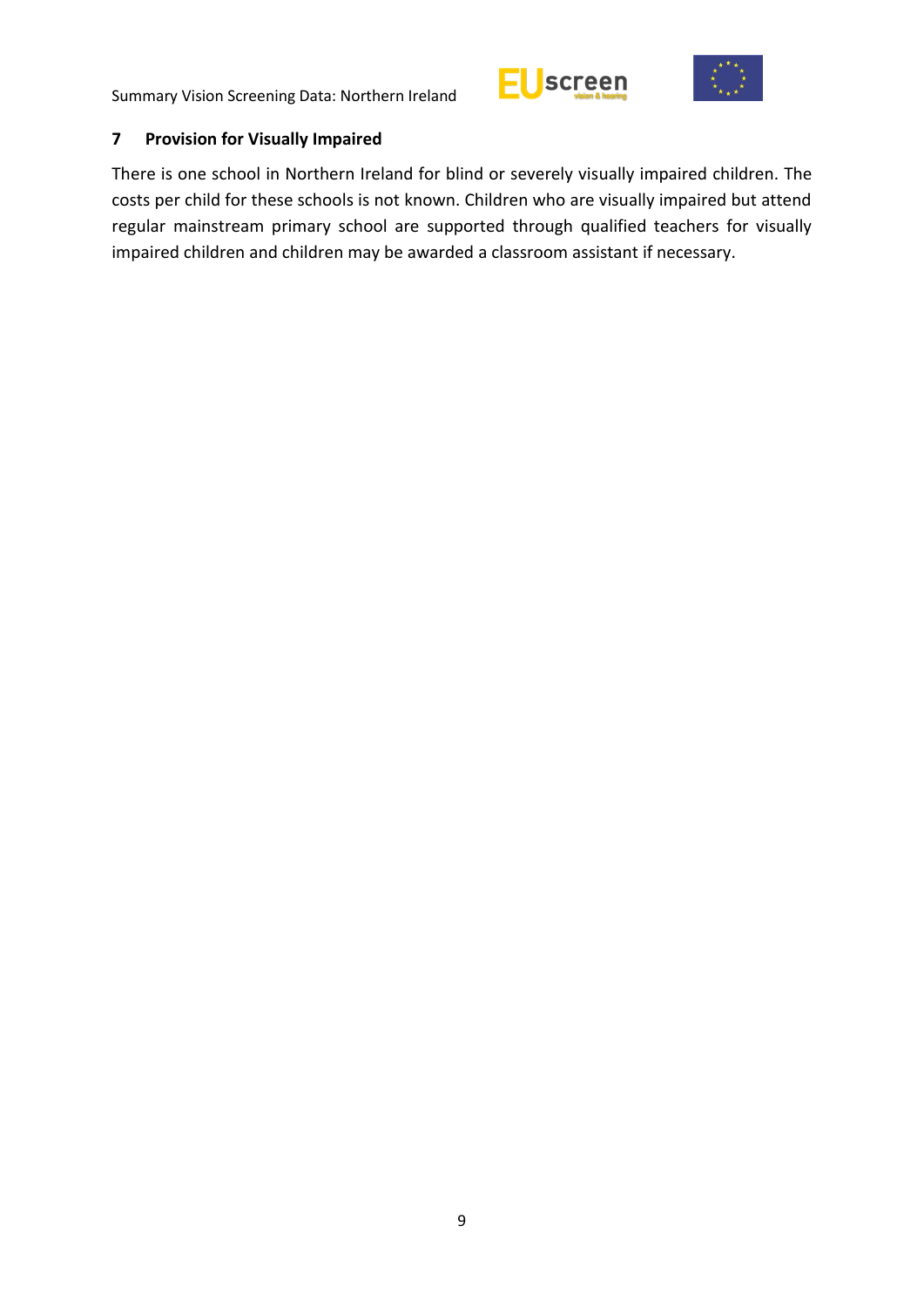



#### <span id="page-15-0"></span>**8 Knowledge of existing screening programme**

#### <span id="page-15-1"></span>*8.1 Prevalence/Diagnosis*

The data in this sub-section has been retrieved from "A Prospective Study of Refractive Error amongst Northern Ireland schoolchildren". This is a thesis by Dr Karen Breslin (2012) which is available in the British Library. The data is otherwise unpublished. It states that the prevalence of treated or untreated amblyopia is 3.39% at age 9-10 years and 2.10% at age 15-16 years. The prevalence of persistent amblyopia not known. The prevalence of strabismus is approximately 3% at age 6-7 years and 12-13 years. The incidence of the four types of amblyopia (refractive, strabismic, combined-mechanism and deprivation) are 37% strabismus; 32% refractive; 26% combined-mechanism; 5% deprivation.

#### <span id="page-15-2"></span>*8.2 Coverage*

It is estimated that between 90 and 100% of children are invited for and attend vision screening (100% of babies are checked for red reflex before being discharged from hospital and 4-5 year olds are screened in school). Invitations are sent by either the state of a health nurse using letters.

The percentage of compliance with referral after an abnormal screening results is suggested to be poor; nearly 20% have been found to fail to attend (O'Colmain et al., 2016).

## <span id="page-15-3"></span>*8.3 Screening evaluation*

Saunders et al. (2016) found that when considering screening in relation to identifying risk factors of refractive error and strabismus:

- The percentage of false positives from vision screening was 46.8%
- The percentage of false negatives from vision screening was 9.8%
- The positive predictive value of a 'refer' result was 54.4%
- The sensitivity and specificity of vision screening was:

| $N = 295$       | <b>Strabismus</b> | Significant<br><b>Refractive Error</b> | <b>Needing Clinical</b><br>Intervention |
|-----------------|-------------------|----------------------------------------|-----------------------------------------|
| Sensitivity (%) | 80.0              | 71.4                                   | 70.0                                    |
| Specificity (%) | 74.4              | 82.5                                   | 83.5                                    |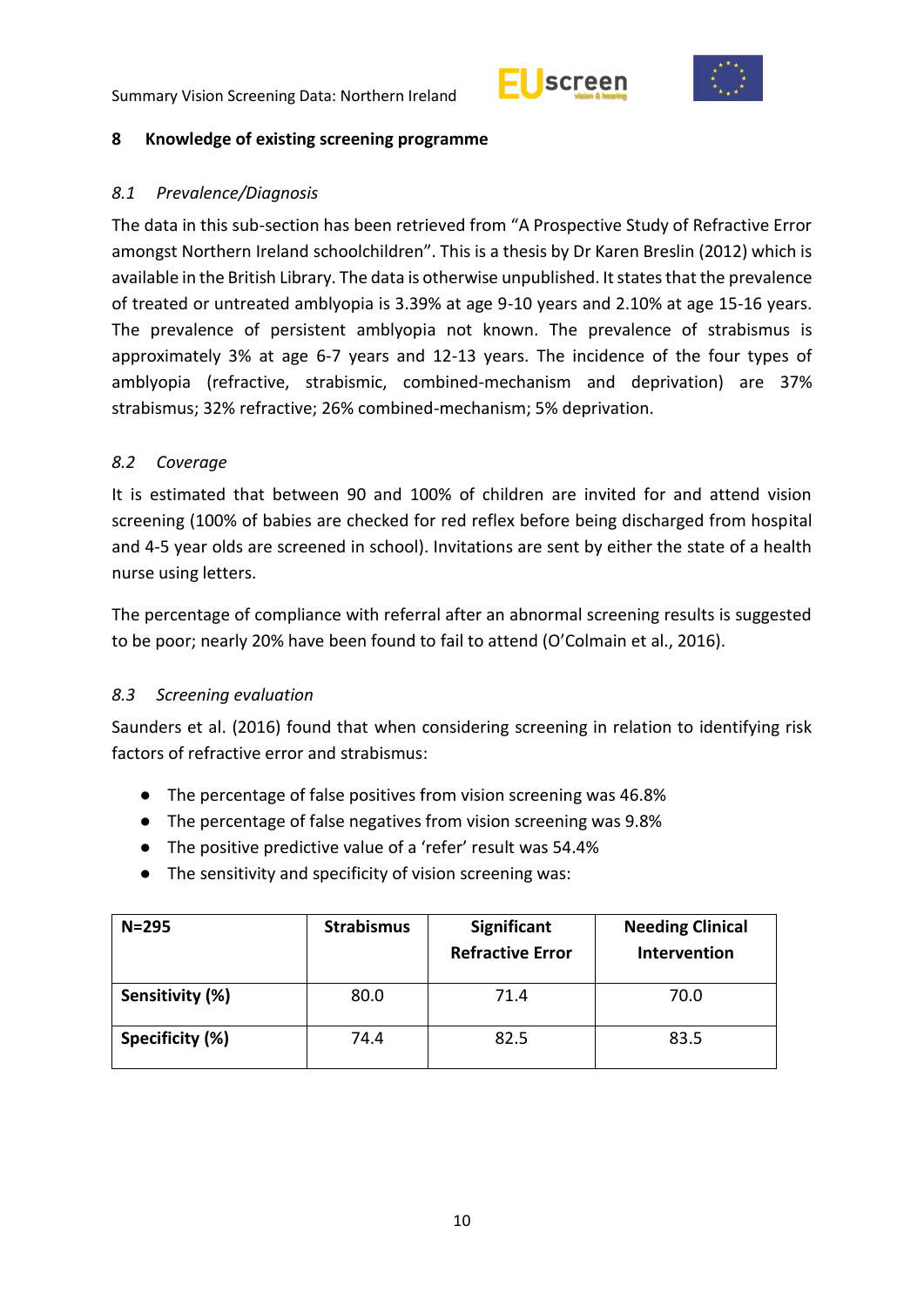



#### <span id="page-16-0"></span>*8.4 Treatment success*

No data available concerning the percentage of children treated for congenital eye disorders. Saunders et al., (2016) investigated the visual profile of children (n=295) passing or failing a UK school vision screening protocol and found that 8.9% of children who failed the vision screening protocol were found to have a strabismus; this was 3.2% of all the children who took part in the study. The percentage of children treated for strabismus before the age of 7 years in a study of 1,582 children was 3.98% (Donnelly et al., 2005). There is no specific data available concerning the percentage of children treated for amblyopia before the age of 7 years, however, Donnelly et al. (2005) found that 12.5% of children within a school year group in Northern Ireland had a visual disorder of strabismus, anisometropia, ametropia and organic defects. This is suggested as a possible proxy for amblyopia treatment.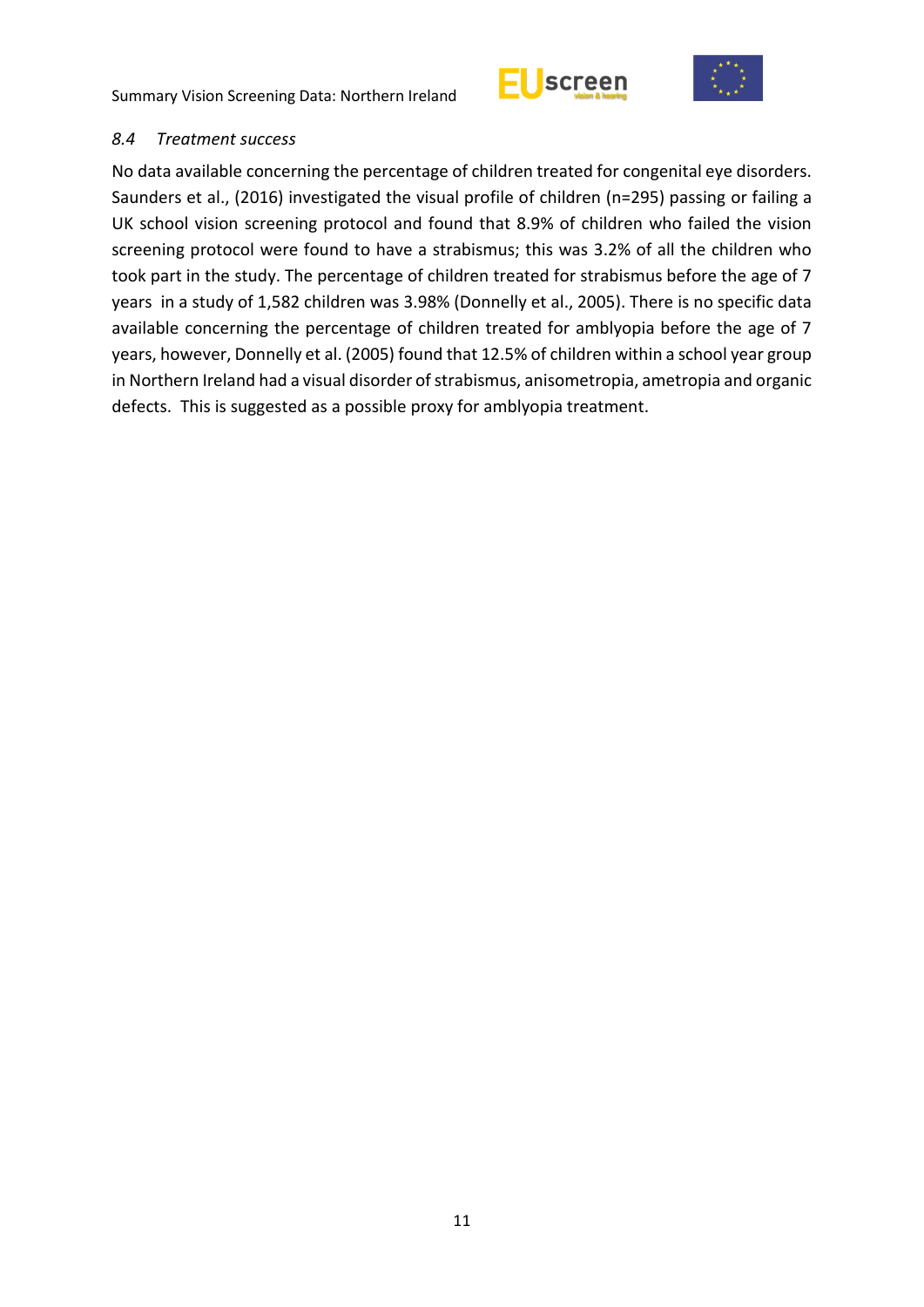



## <span id="page-17-0"></span>**9 Costs of vision screening in children**

#### <span id="page-17-1"></span>*9.1 Cost of vision screening*

The salary costs (range) per year for vision screening professionals is estimated at £21,478 - £37,176 (23,831.99 - 41,250.49 Euros\*) depending on personnel. The salary costs per hour are calculated as £8 - £13.50 (8.88 - 14.98 Euros\*)

Bursaries to help to pay university fees are available for nurses and a limited numbers of orthoptists. University fees in Northern Ireland are approximately £4,300 (4,771.28 Euros\*) per year for studying medicine and optometry. In the UK (where many professionals train prior to working in Northern Ireland) the fees per year are approximately £9,000 (9,986.40 Euros\*). Most degrees are 3-4 years of study, but Medicine is at least a five-year programme.

It is not known exactly how much is spent on vision screening per year or per child-per year, however it is estimated that £1.7 million (1,886,320 Euros\*) is spent at a regional level per year on maternal and child healthcare screening (this covers more than just vision screening).

## <span id="page-17-2"></span>*9.2 Cost of treatment for amblyopia*

The estimated costs for treatment of typical patients with refractive and strabismic amblyopia, including follow-up are not fully known. The cost of glasses provided by the NHS cost approximately £40-£60 (44.38 - 66.58 Euros\*) depending on the amount refractive error.

## <span id="page-17-3"></span>*9.3 Cost of Treatment for strabismus*

No data available.

# <span id="page-17-4"></span>*9.4 Cost of treatment for cataract*

The costs for a child are not known, however, the cost of cataract surgery for an adult in the National Health Service (NHS) is estimated to be £1000 (1,109.60 Euros\*); this is likely to be more for a child.

<sup>\*</sup>Currency conversion as of 30/12/2018